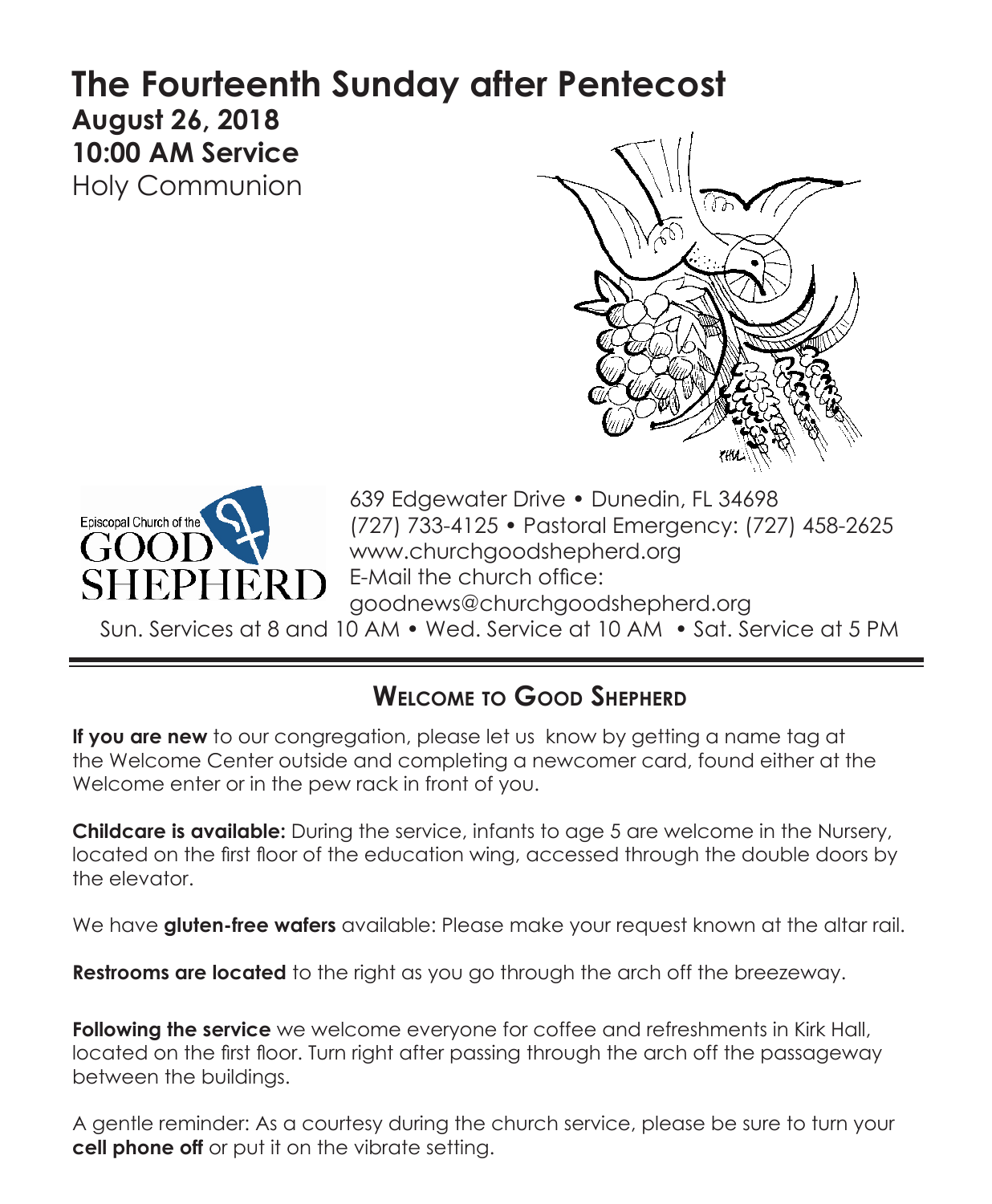# **Gathering for Worship**

*[During the Prelude, please prepare for worship by observing attentive silence.]*

#### **Prelude**

*[Please stand when the chimes sound.]*

Symbols in the Bulletin:  $\mathbb D$  Priest,  $\mathbb D$  Deacon,  $\mathbb Q$  Congregation,  $\mathbb D$  Leader,  $\mathbb Q$  Everyone.

**Gathering Hymn** *Come, Thou Almighty King* 365, vs. 1,4

*[Please stand.]*

C *Come, thou almighty King, help us thy Name to sing, help us to praise. Father whose love unknown all things created own, build in our hearts thy throne, Ancient of Days.*

*To Thee, great One in Three, the highest praises be, hence evermore; thy sovereign majesty may we in glory see, and to eternity love and adore.*

## **Welcome and Announcements**

*[Please be seated.]*

#### **Mission Moment**

#### **Acclamation**

*[Please stand.]*

- P Blessed be God: Father, Son, and Holy Spirit.
- C **And blessed be his kingdom, now and for ever. Amen.**

**Collect for Purity**

- P Let us pray together…
- C **Almighty God, to you all hearts are open, all desires known, and from you no secrets are hid: Cleanse the thoughts of our hearts by the inspiration of your Holy Spirit, that we may perfectly love you, and worthily magnify your holy Name; through Christ our Lord. Amen.**

**Hymn of Praise** *O Day of Radiant Gladness* 48, vs. 1,2

*O day of radiant gladness, O day of joy and light, O balm of care and sadness, most beautiful, most bright; this day the high and lowly, through ages joined in tune, sing, "Holy, holy, holy," to the great God Triune.*

*This day at the creation, the light first had its birth; this day for our salvation Christ rose from depths of earth; this day our Lord victorious the Spirit sent from heaven, and thus this day most glorious a triple light was given.*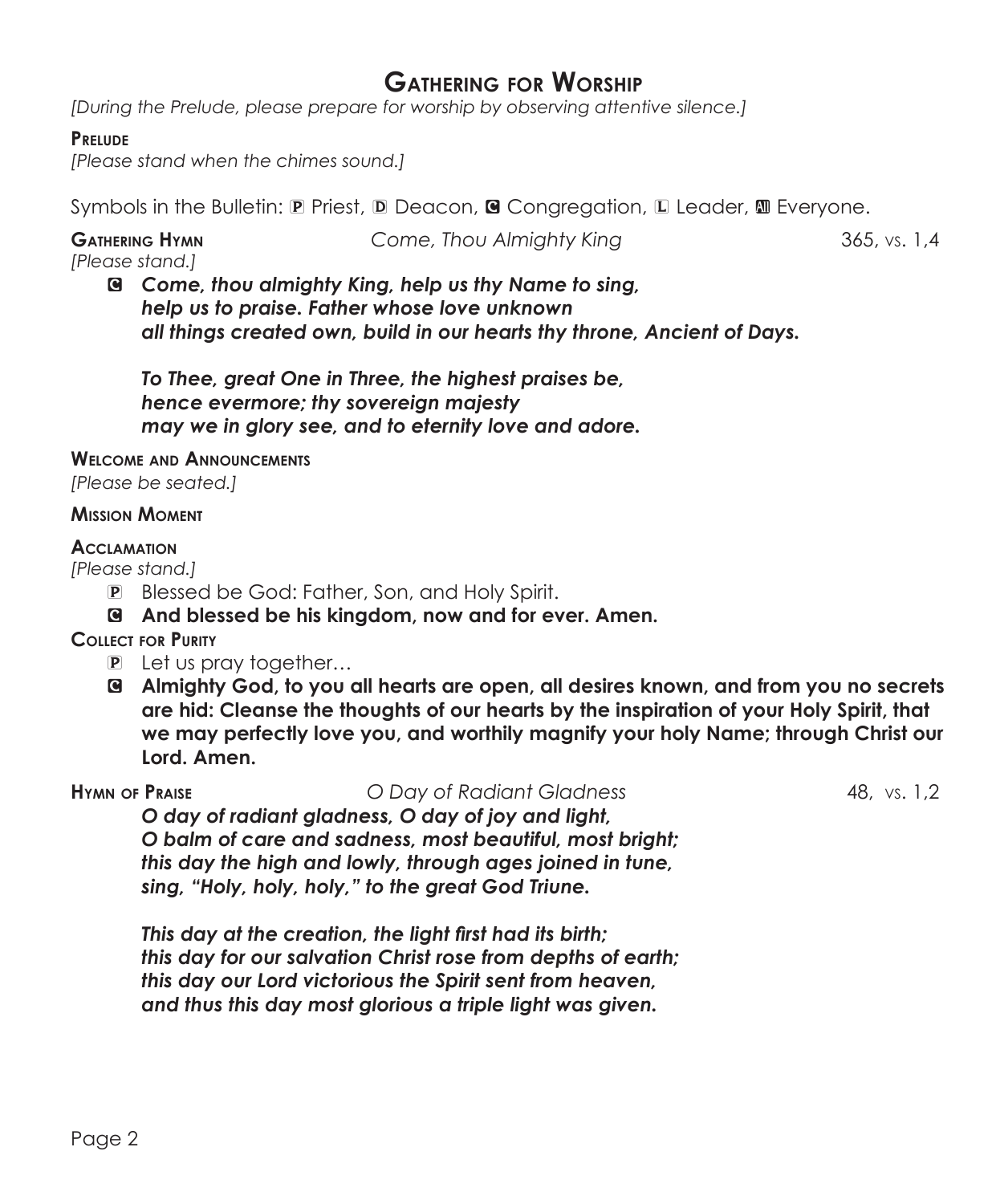## **Collect of the Day**

- P The Lord be with you.
- C **And also with you.**
- P Let us pray… Holy God, your word feeds your people with life that is eternal. Direct our choices and preserve us in your truth, that, renouncing what is false and evil, we may live in you, through your Son, Jesus Christ, our Savior and Lord
- C **Amen.**

# **Word of God**

**The Readings:** Joshua 24:1–2a, 14–18 • Psalm 34:15–22 • Ephesians 6:10–20 • John 6:60–69 *[Please be seated.]*

The First Reading:

L *The First Reading is taken from Joshua, chapter 24…*

 Joshua gathered all the tribes of Israel at Shechem. He summoned the elders of Israel, its leaders, judges, and officers. They presented themselves before God. Then Joshua said to the entire people, "This is what the Lord, the God of Israel, says: Long ago your ancestors lived on the other side of the Euphrates. They served other gods. Among them was Terah the father of Abraham and Nahor.

 "So now, revere the Lord. Serve him honestly and faithfully. Put aside the gods that your ancestors served beyond the Euphrates and in Egypt and serve the Lord. But if it seems wrong in your opinion to serve the Lord, then choose today whom you will serve. Choose the gods whom your ancestors served beyond the Euphrates or the gods of the Amorites in whose land you live. But my family and I will serve the Lord."

Then the people answered, "God forbid that we ever leave the Lord to serve other gods! The Lord is our God. He is the one who brought us and our ancestors up from the land of Egypt, from the house of bondage. He has done these mighty signs in our sight. He has protected us the whole way we've gone and in all the nations through which we've passed. The Lord has driven out all the nations before us, including the Amorites who lived in the land. We too will serve the Lord, because he is our God."

- L The Word of the Lord.
- C **Thanks be to God.**

Metrical Psalm 34: [Tune: *Jesus Shall Reign*]

*Your eyes, O God, are on the just; Your ears are open to their cry; Your face is set against the false To root them out from memory.*

*You save the righteous in their need, For when they cry, Lord, you will hear; Those crushed in spirit you will save, The broken-hearted you are near.*

*The troubles of the just are great, And yet, you, Lord will save your own And keep them safe from every harm; Not one shall break a single bone..*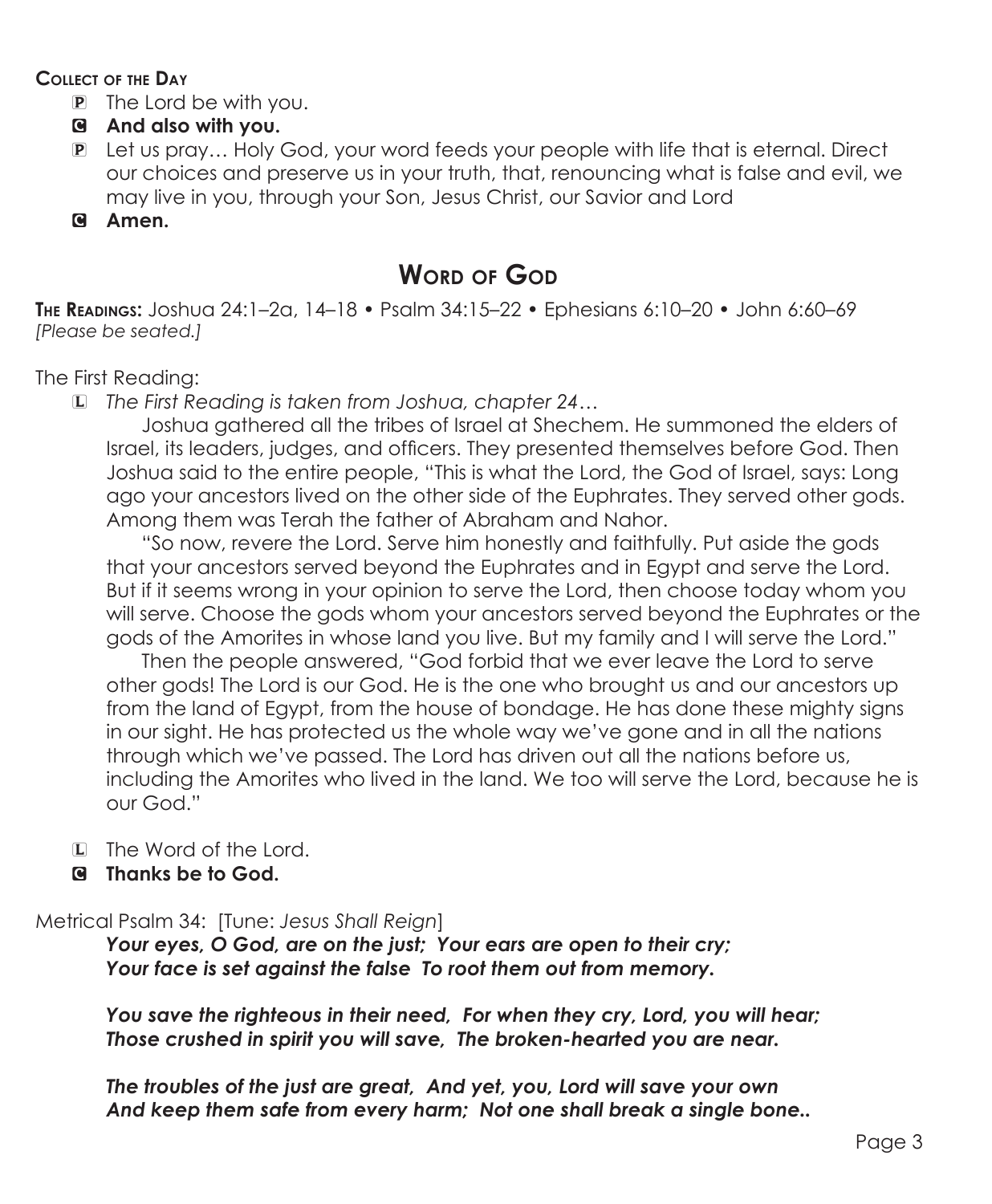The Second Reading:

L *The Second Reading is taken from Ephesians, chapter 6…*

 Finally, be strengthened by the Lord and his powerful strength. Put on God's armor so that you can make a stand against the tricks of the devil. We aren't fighting against human enemies but against rulers, authorities, forces of cosmic darkness, and spiritual powers of evil in the heavens. Therefore, pick up the full armor of God so that you can stand your ground on the evil day and after you have done everything possible to still stand. So stand with the belt of truth around your waist, justice as your breastplate, and put shoes on your feet so that you are ready to spread the good news of peace. Above all, carry the shield of faith so that you can extinguish the flaming arrows of the evil one. Take the helmet of salvation and the sword of the Spirit, which is God's word.

 Offer prayers and petitions in the Spirit all the time. Stay alert by hanging in there and praying for all believers. As for me, pray that when I open my mouth, I'll get a message that confidently makes this secret plan of the gospel known. I'm an ambassador in chains for the sake of the gospel. Pray so that the Lord will give me the confidence to say what I have to say.

- L The Word of the Lord.
- C **Thanks be to God.**

**Acclamation** *Blessed Jesus, at Thy Word Word* 440, vs. 1

*[Please stand.]*

 $\blacksquare$  Blessèd Jesus, at thy word we are gathered all to hear thee;  *let our hearts and souls be stirred now to seek and love and fear thee; by thy teachings pure and holy, drawn from earth to love thee solely.*

The Gospel:

- D The Holy Gospel of our Lord Jesus Christ according to John.
- C **Glory to you, Lord Christ.**
- D Many of his disciples who heard this said, "This message is harsh. Who can hear it?"

 Jesus knew that the disciples were grumbling about this and he said to them, "Does this offend you? What if you were to see the Human One going up where he was before? The Spirit is the one who gives life and the flesh doesn't help at all. The words I have spoken to you are spirit and life. Yet some of you don't believe." Jesus knew from the beginning who wouldn't believe and the one who would betray him. He said, "For this reason I said to you that none can come to me unless the Father enables them to do so." At this, many of his disciples turned away and no longer accompanied him.

Jesus asked the Twelve, "Do you also want to leave?"

Simon Peter answered, "Lord, where would we go? You have the words of eternal life. We believe and know that you are God's holy one."

- D The Gospel of the Lord.
- C **Praise to you, Lord Christ.**

Page 4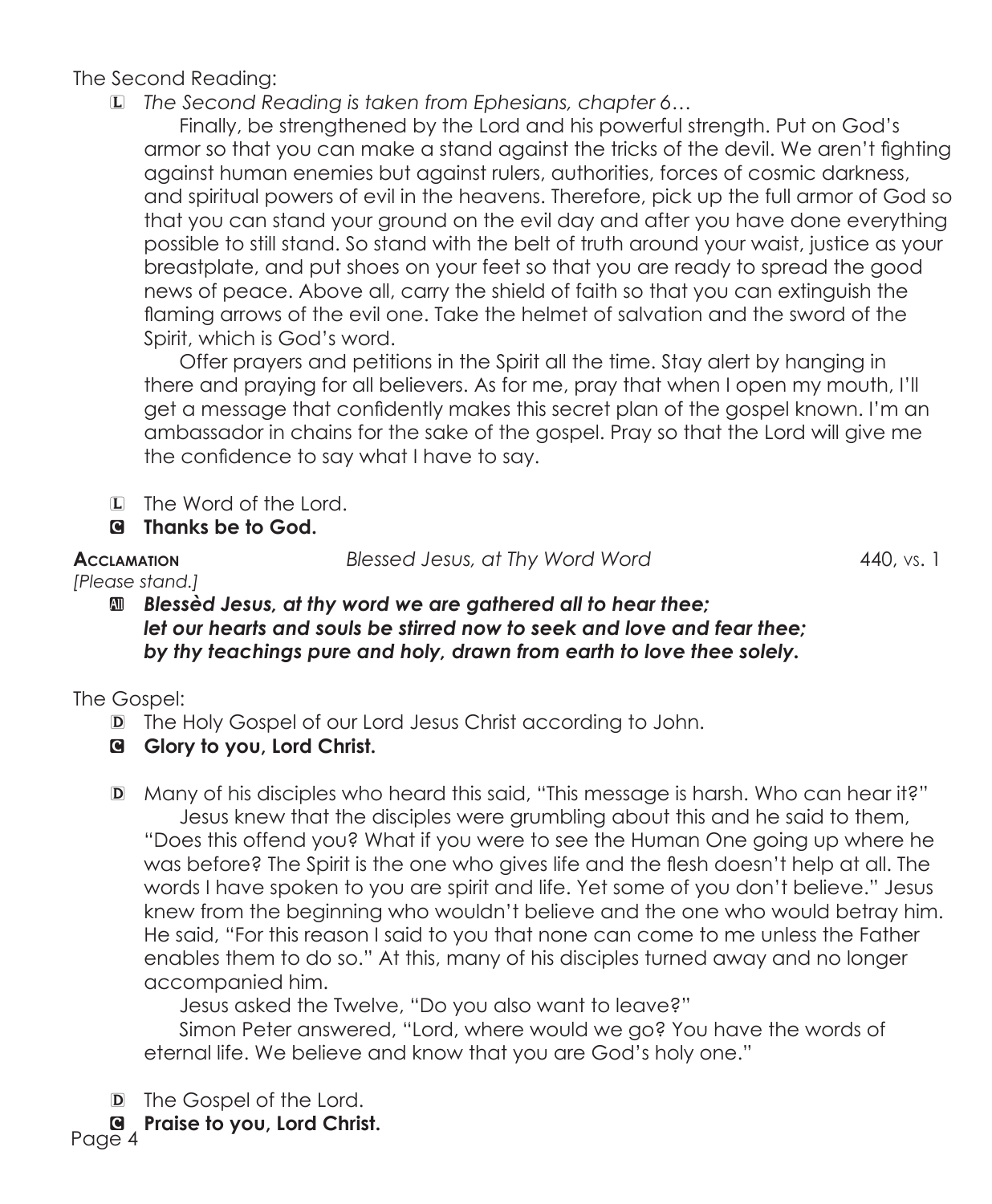*[Please be seated.]*

**Sermon Hymn** *Be Thou My Vision* 488

a *Be thou my vision, O Lord of my heart; all else be nought to me, save that thou art thou my best thought, by day or by night, waking or sleeping, thy presence my light.*

*Be thou my wisdom, and thou my true word; I ever with thee and thou with me, Lord; thou my great Father; thine own may I be; thou in me dwelling, and I one with thee.*

*High King of heaven, when victory is won, may I reach heaven's joys, bright heaven's Sun! Heart of my heart, whatever befall, still be my vision, O Ruler of all.*

#### **The Nicene Creed**

*[Please stand.]*

a **We believe in one God, the Father, the Almighty, maker of heaven and earth, of all that is, seen and unseen.**

 **We believe in one Lord, Jesus Christ, the only Son of God, eternally begotten of the Father, God from God, Light from Light, true God from true God, begotten, not made, of one Being with the Father. Through him all things were made. For us and for our salvation he came down from heaven: by the power of the Holy Spirit he became incarnate from the Virgin Mary, and was made man. For our sake he was crucified under Pontius Pilate; he suffered death and was buried. On the third day he rose again in accordance with the Scriptures; he ascended into heaven and is seated at the right hand of the Father. He will come again in glory to judge the living and the dead, and his kingdom will have no end.**

 **We believe in the Holy Spirit, the Lord, the giver of life, who proceeds from the Father and the Son. With the Father and the Son he is worshiped and glorified. He has spoken through the Prophets. We believe in one holy catholic and apostolic Church. We acknowledge one baptism for the forgiveness of sins. We look for the resurrection of the dead, and the life of the world to come. Amen.**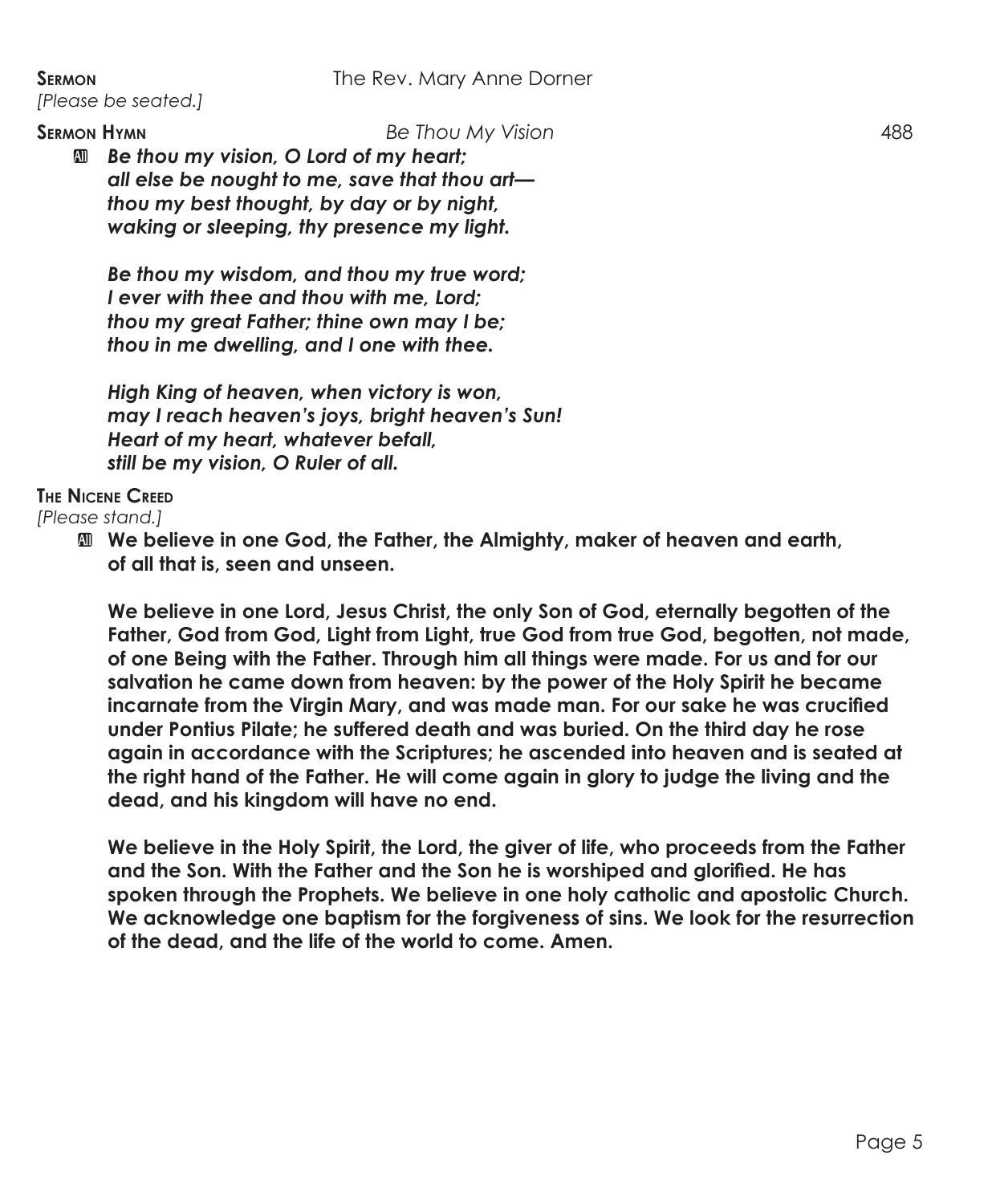### **Prayers of the People**

*[Please stand, kneel, or sit, as you choose.]*

- D Let us pray to God, who is made known in Jesus Christ:
- L Father of all, let all the world be saved through your Son. Let our president, and all rulers and authorities, seek and see your kingdom so that peace may reign in our time.
- C **As your Son taught us, we pray for our enemies.**
- L God of the Prophets, we thank you for calling all people to be righteous, justifying us with the free gift of your grace. Let this parish be a place where your testimony is received, where guests find a welcome, and where all are born anew of the Spirit.
- G Give strength to your church as together, trusting in you and supporting each other, **we proclaim your kingdom with our lives.**
- L Restoring God, there are many who may feel lost or even condemned as they endure trouble and illness. We ask for your healing to lift up and comfort [*names in notebook*] and those we name now, aloud or in our hearts [*leave time …*], as well as all others who suffer.
- C **God of Light and Life, help us to be the answer to the prayers of those who cry out to you.**
- L Lord God, we give you thanks for the blessings we received from your hand each day, especially… [*read items from notebook*] and for the flowers given today […]. Let us rejoice in the knowledge that all good gifts around us come from your loving hand.
- C **We ask for one more thing, Holy God: give us grateful hearts.**
- L Lord of Eternal Life, we ask your mercy on all those who have died, especially ... [*names in notebook*] and those on our hearts this morning that we bring to you, [*leave time*]. Let your grace and power give life to the dead and call into existence the things that do not exist.
- C **We ask also that your comfort and strength surround all who grieve, whether their loss is new and raw, or has been a painful reality for many years.**
- In Holy Spirit, fill our hearts this day and every day so that we live our lives in ways that **honor your image in us, our baptism in you, and our connection with each other. Amen.**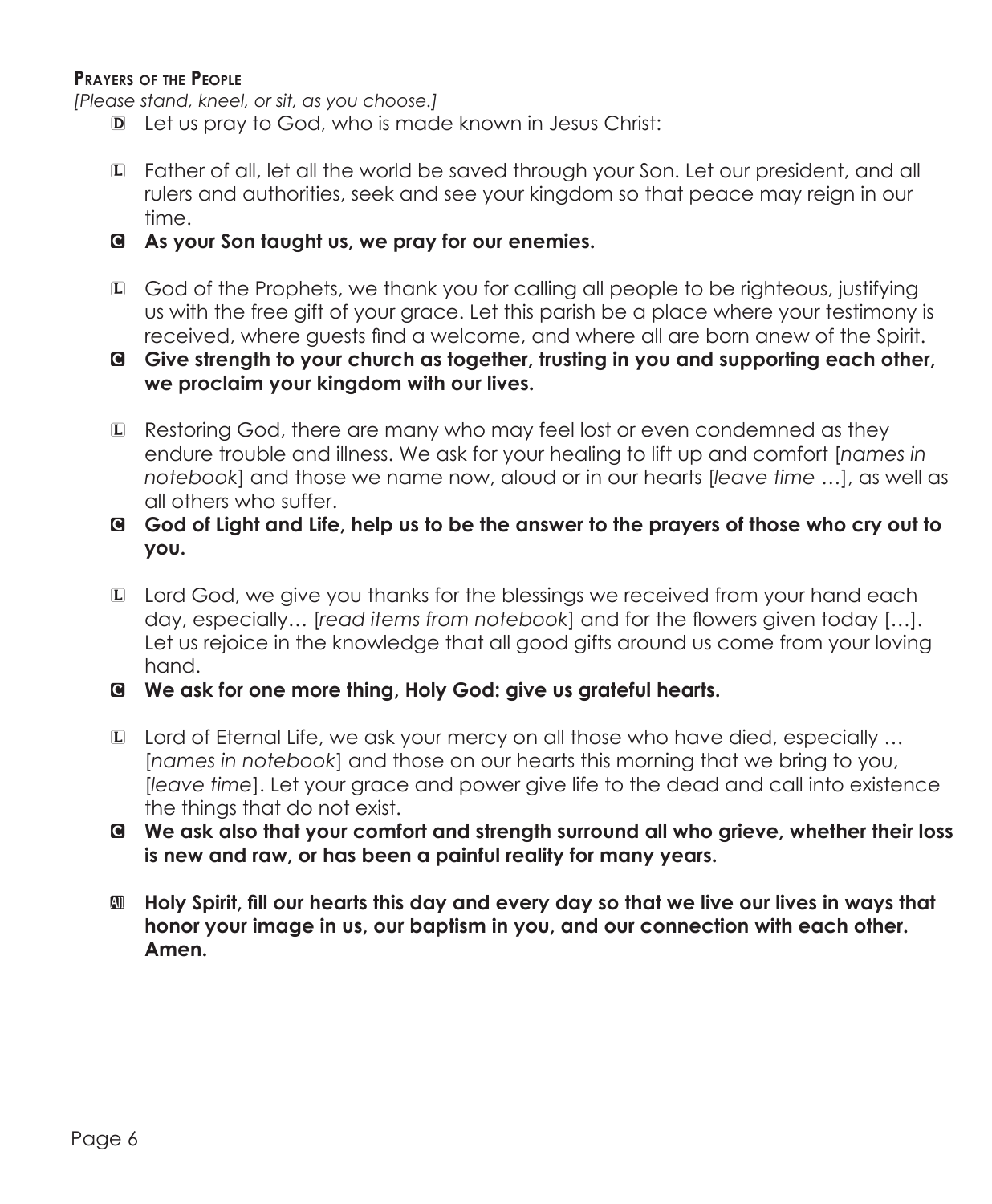#### **Confession & Absolution**

- D Let us confess our sins against God and our neighbor. [*Silence is kept.*] Most merciful God,
- $\text{W}$  we confess that we have sinned against you in thought, word, and deed, by what **we have done, and by what we have left undone. We have not loved you with our whole heart; we have not loved our neighbors as ourselves. We are truly sorry and we humbly repent. For the sake of your Son Jesus Christ, have mercy on us and forgive us; that we may delight in your will, and walk in your ways, to the glory of your Name. Amen.**
- P Almighty God have mercy on you, forgive you all your sins through our Lord Jesus Christ, strengthen you in all goodness, and by the power of the Holy Spirit keep you in eternal life.
- **M** Amen

# **Prayers and Blessings**

[Those celebrating birthdays, anniversaries or special occasions may receive an individual prayer.]

# **The Greeting of Peace**

*[Please stand.]*

- P The peace of the Lord be always with you.
- C **And also with you.** (*All may greet one another in the name of the Lord.*)

# **The Holy Communion**

# **Offertory Sentence**

D Through Christ let us continually offer to God the sacrifice of praise, that is, the fruit of lips that acknowledge his name. But do not neglect to do good and to share what you have, for such sacrifices are pleasing to God.

# **Offertory**

*[Please be seated.]*

# **Presentation**

*[Please stand when the plates are given to the Deacon.]*

D We gladly present the fruits of our lives to the God who creates us, redeems us and sustains us. May we have the grace to use them to heal God's world.

**Presentation Hymn** *For the Harvests of the Spirit*

*For the harvests of the Spirit, thanks be to God. For the good we all inherit, thanks be to God. For the wonders that astound us, for the truths that still confound us, most of all, that love has found us, thanks be to God.*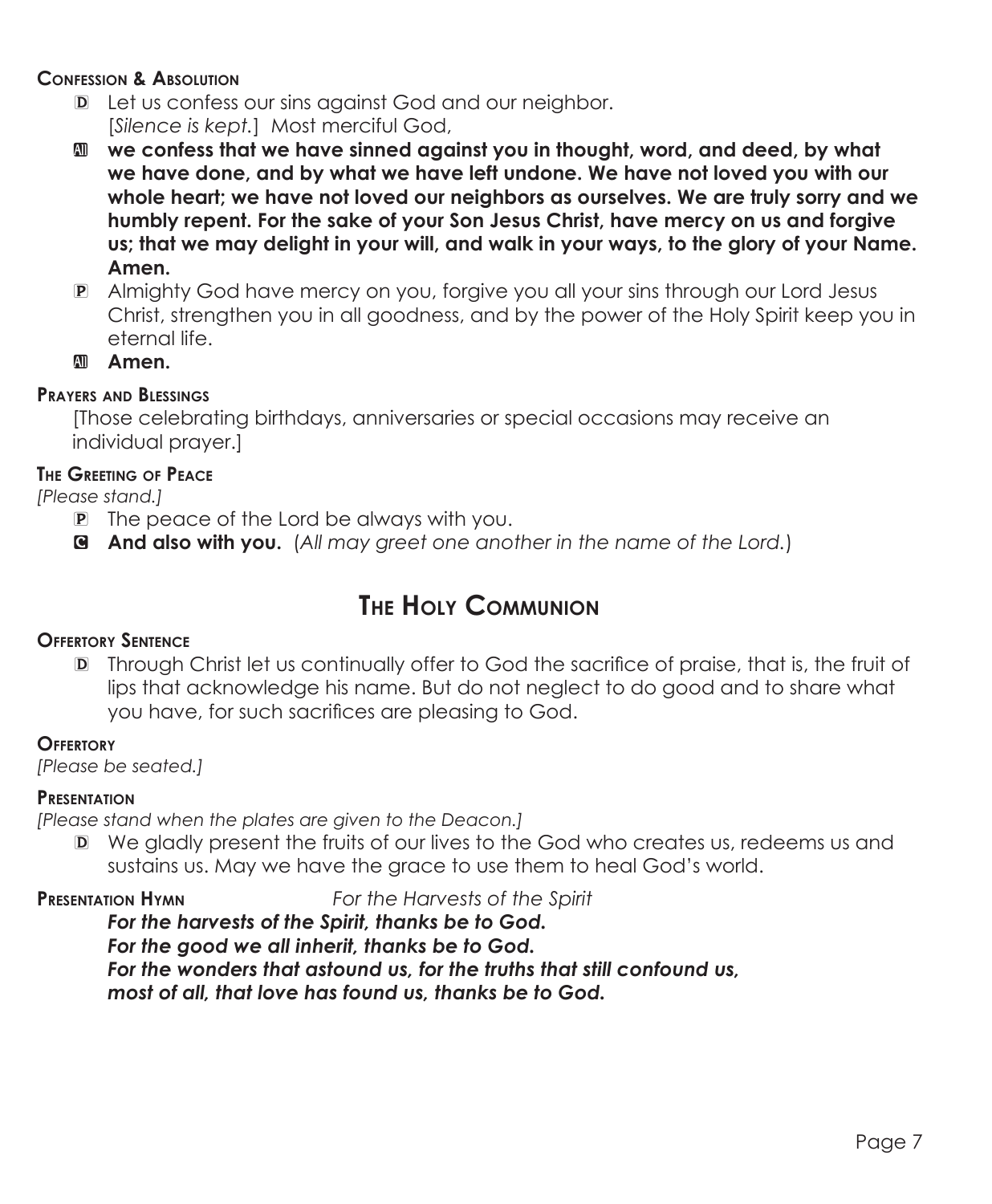**Eucharistic Prayer** [Prayer B]

- P The Lord be with you.
- C **And also with you**.
- P Lift up your hearts.
- C **We lift them to the Lord**.
- P Let us give thanks to the Lord our God.
- C **It is right to give him thanks and praise.**
- P It is right, and a good and joyful thing, always and everywhere to give thanks to you, Father Almighty, Creator of heaven and earth. For by water and the Holy Spirit you have made us a new people in Jesus Christ our Lord, to show forth your glory in all the world. Therefore we praise you, joining our voices with Angels and Archangels and with all the company of heaven, who for ever sing this hymn to proclaim the glory of your Name:

**Sanctus** *Holy, Holy, Holy Lord*

*Holy, holy, holy Lord, God of power and might, heaven and earth are full of your glory. Hosanna in the highest. Blessed is he who comes in the name of the Lord. Hosanna in the highest. Hosanna in the highest.*

*[Please stand or kneel, as you choose.]*

P We give thanks to you, O God, for the goodness and love which you have made known to us in creation; in the calling of Israel to be your people; in your Word spoken through the prophets; and above all in the Word made flesh, Jesus, your Son. For in these last days you sent him to be incarnate from the Virgin Mary, to be the Savior and Redeemer of the world. In him, you have delivered us from evil, and made us worthy to stand before you. In him, you have brought us out of error into truth, out of sin into righteousness, out of death into life.

 On the night before he died for us, our Lord Jesus Christ took bread; and when he had given thanks to you, he broke it, and gave it to his disciples, and said, "Take, eat: This is my Body, which is given for you. Do this for the remembrance of me."

 After supper he took the cup of wine; and when he had given thanks, he gave it to them, and said, "Drink this, all of you: This is my Blood of the new Covenant, which is shed for you and for many for the forgiveness of sins. Whenever you drink it, do this for the remembrance of me."

Therefore, according to his command, O Father,

 $\mathbf{M}$  We remember his death, We proclaim his resurrection, We await his coming in glory;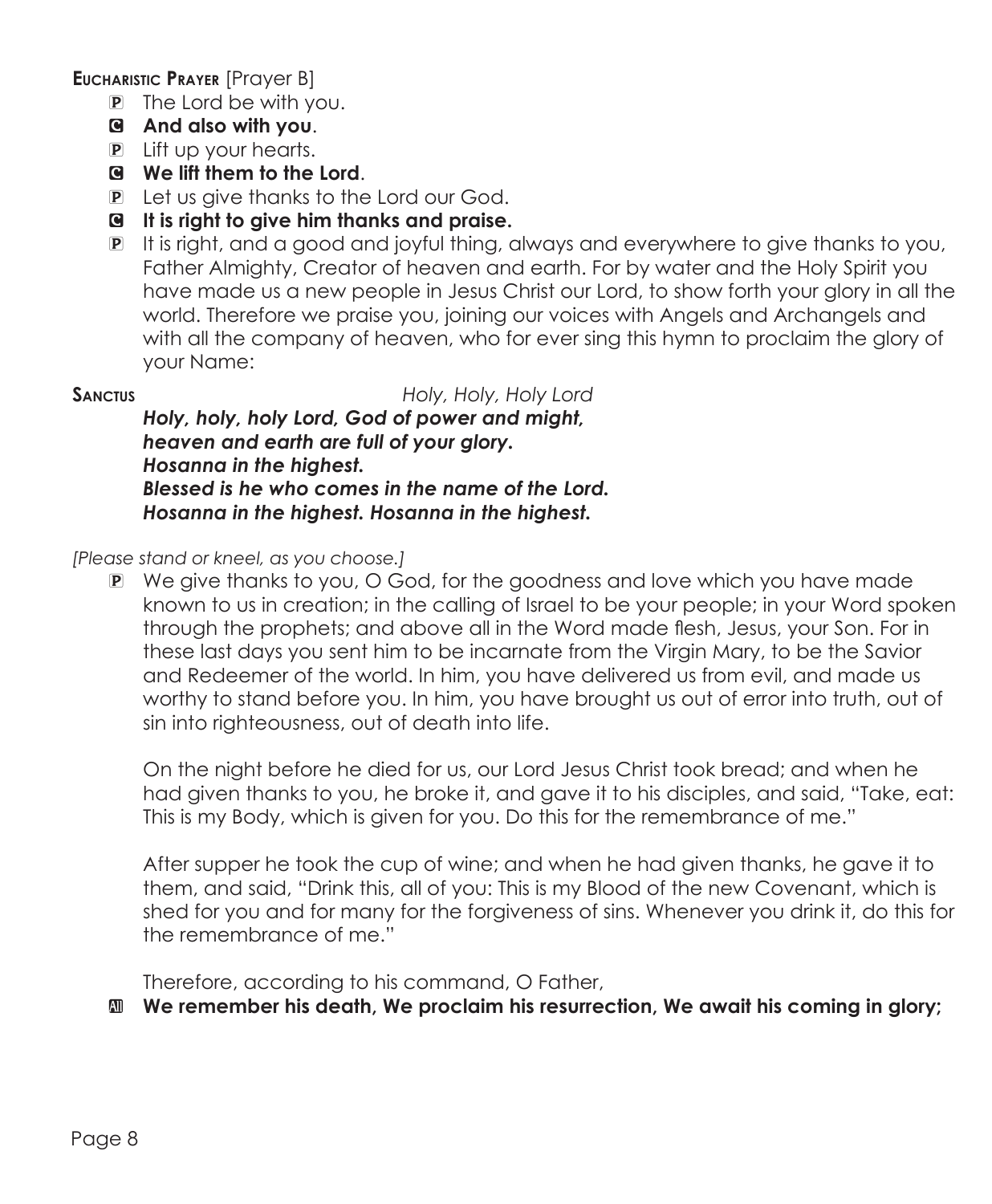- P And we offer this sacrifice of praise and thanksgiving to you, O Lord of all; presenting to you, from your creation, this bread and this wine.
- C **We pray you, gracious God, to send your Holy Spirit upon these gifts that they may be the Sacrament of the Body of Christ and his Blood of the new Covenant. Unite us to your Son in his sacrifice, that we may be acceptable through him, being sanctified by the Holy Spirit. In the fullness of time, put all things in subjection under your Christ, and bring us to that heavenly country where, with all your saints, we may enter the everlasting heritage of your sons and daughters; through Jesus Christ our Lord, the firstborn of all creation, the head of the Church, and the author of our salvation.**
- P By him, and with him, and in him, in the unity of the Holy Spirit all honor and glory is yours, Almighty Father, now and for ever.
- **图 AMEN.**
- P And now as our Savior Christ has taught us, we are bold to say,

#### **The Lord's Prayer**

 $\mathbf{u}$  Our Father, who art in heaven, hallowed be thy Name, thy kingdom come, thy will **be done, on earth as it is in heaven. Give us this day our daily bread. And forgive us our trespasses, as we forgive those who trespass against us. And lead us not into temptation, but deliver us from evil. For thine is the kingdom, and the power, and the glory, for ever and ever. Amen.**

**The Breaking of the Bread**

- P The Bread of Heaven is broken for the life of the world.
- C **The Cup of Salvation is shared with all who seek God.**

## **Fraction** *I Come with Joy*

a *I come with joy, a child of God, forgiven, loved, and free, the life of Jesus to recall in love laid down for me, in love laid down for me.*

#### *I come with Christians far and near to find, as all are fed, the new community of love in Christ's communion bread, in Christ's communion bread.*

*[You may be seated. All are welcome at the Lord's Table. Please follow the directions of the usher, who*  will let you know when it's your turn to go to the altar rail. You may stand or kneel. To receive, hold your *hands in front of you, one palm over the other. The priest will place a wafer there. You may either consume it immediately, and then sip from the cup of wine when it comes to you, or, you may wait and dip the wafer into the wine. When you are finished, please return to your seat by the side aisle.]*

P The Gifts of God for the People of God. Take them in remembrance that Christ died for you, and feed on him in your hearts by faith, with thanksgiving.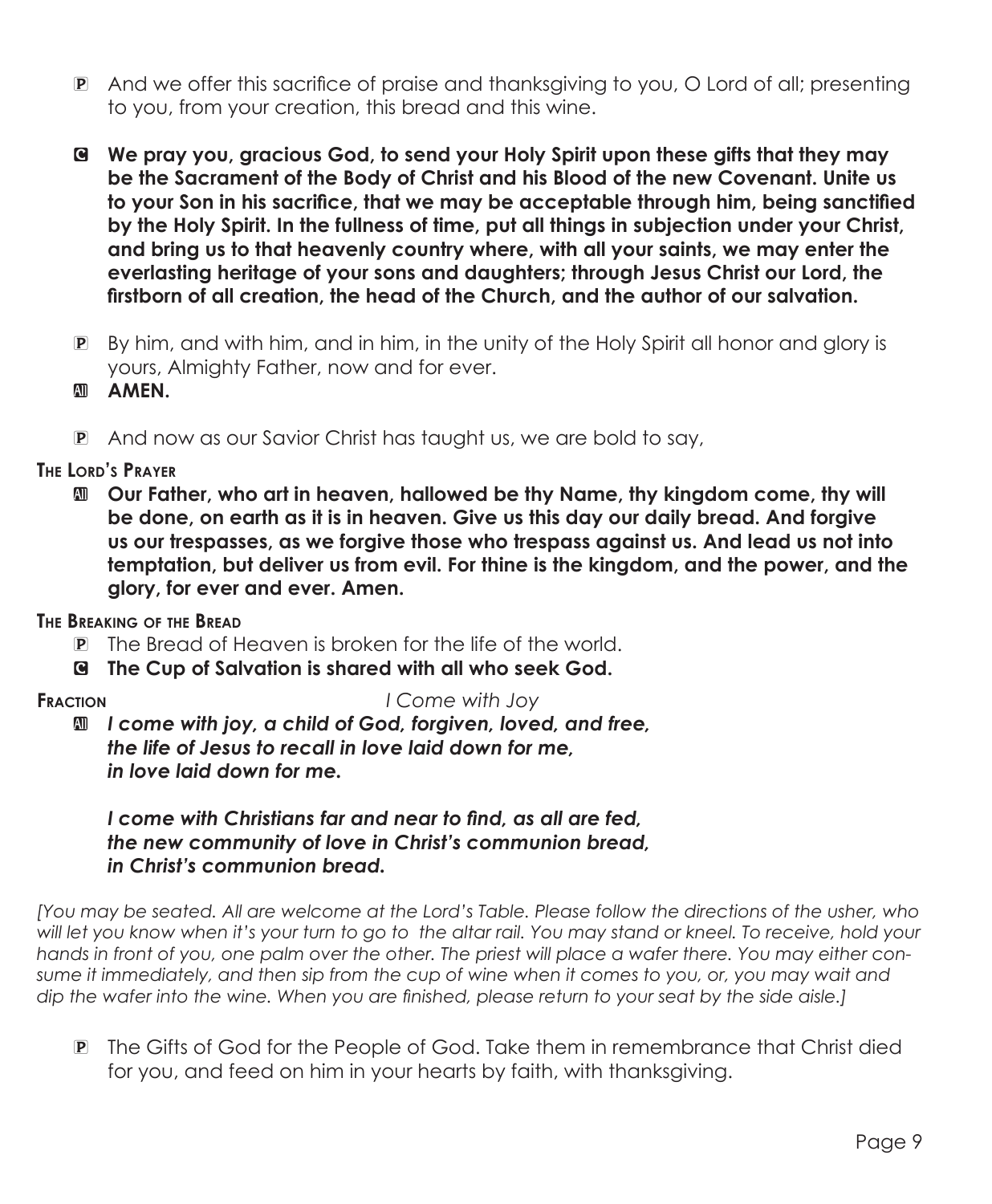**Note:** *Our Prayer Team will be in the south narthex (at the back of the church) during Holy Communion to pray with you for healing, guidance, a loved one, or anything else on your heart.* 

**Chant** *Sing, Praise, and Bless the Lord*

*[Please repeat this chant until the musician stops playing the tune.]*

C *Sing, praise and bless the Lord. Sing, praise and bless the Lord. Peoples! Nations! Alleluia!*

### **Prayer After Communion**

*[Please stand or kneel, as you choose.]*

- P Let us pray…
- a **Eternal God, heavenly Father, you have graciously accepted us as living members of your Son our Savior Jesus Christ, and you have fed us with spiritual food in the Sacrament of his Body and Blood. Send us now into the world in peace, and grant us strength and courage to love and serve you with gladness and singleness of heart; through Christ our Lord. Amen.**

## **The Blessing**

*[Please stand.]*

- P Christ who has nourished us with himself, the living bread, make you one in praise and love, and raise you up at the last day. The blessing of God almighty, Father, Son and Holy Spirit, be with you and remain with you for ever.
- C **Amen.**

## **SENDING HYMN** *Love Divine, All Loves Excelling* **<b>657**

a *Love divine, all loves excelling, joy of heaven, to earth come down, fix in us thy humble dwelling, all thy faithful mercies crown. Jesus, thou art all compassion, pure, unbounded love thou art; visit us with thy salvation, enter every trembling heart.*

*Come, almighty to deliver, let us all thy life receive; suddenly return, and never, nevermore thy temples leave. Thee we would be alway blessing, serve thee as thy hosts above, pray, and praise thee without ceasing, glory in thy perfect love.*

*Finish then thy new creation; pure and spotless let us be; let us see thy great salvation perfectly restored in thee: changed from glory into glory, till in heaven we take our place, till we cast our crowns before thee, lost in wonder, love, and praise.*

#### **The Dismissal**

- D Let us go forth in the name of Christ.
- C **Thanks be to God.**

## **POSTLUDE**

*Scripture taken from the Common English Bible®, CEB® Copyright © 2010, 2011 by Common English Bible.™ Used by permission. All rights reserved worldwide.*